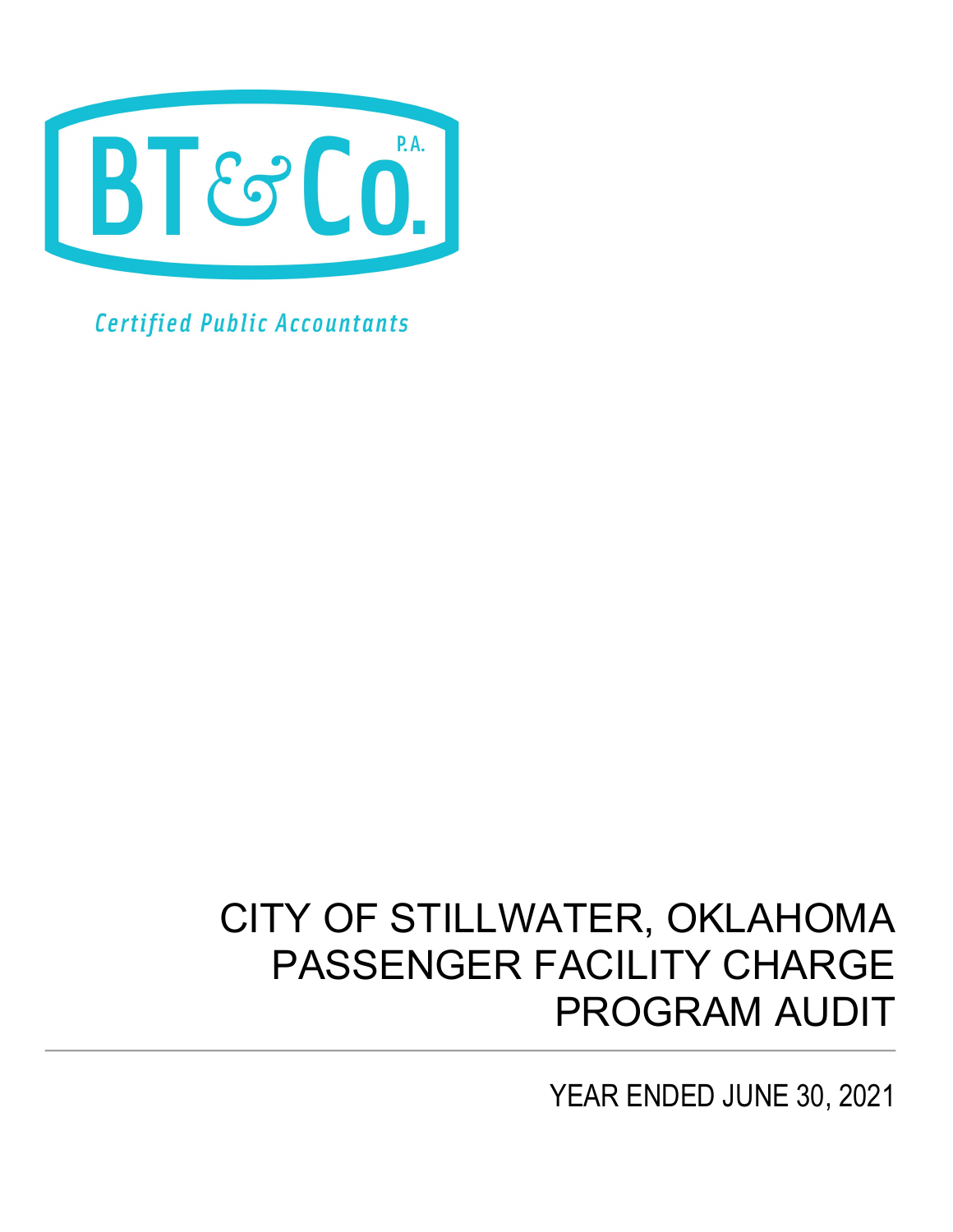# CITY OF STILLWATER, OKLAHOMA PASSENGER FACILITY CHARGE PROGRAM AUDIT Year Ended June 30, 2021

# TABLE OF CONTENTS

|                                                                                                                                                                                                                                                                                         | Page           |
|-----------------------------------------------------------------------------------------------------------------------------------------------------------------------------------------------------------------------------------------------------------------------------------------|----------------|
| The City of Stillwater, Oklahoma financial statements and related notes for the year<br>ended June 30, 2021 were audited by BT&Co. and issued under a<br>separate cover.                                                                                                                |                |
| The independent auditors' report on internal control over financial reporting and on<br>compliance and other matters based on an audit of the financial statements<br>performed in accordance with <i>Government Auditing Standards</i> was issued<br>by BT&Co. under a separate cover. |                |
| Independent Auditors' Report on Compliance for the Passenger Facility Charge Program;<br>Report on Internal Control Over Compliance; and Report on Schedule of Passenger<br>Facility Charges Collected and Expensed                                                                     | $1 - 3$        |
| Schedule of Passenger Facility Charges Collected and Expensed                                                                                                                                                                                                                           | $\overline{4}$ |
| Notes to the Schedule of Passenger Facility Charges Collected and Expensed                                                                                                                                                                                                              | 5              |
| Summary of Auditors' Results                                                                                                                                                                                                                                                            | 6-7            |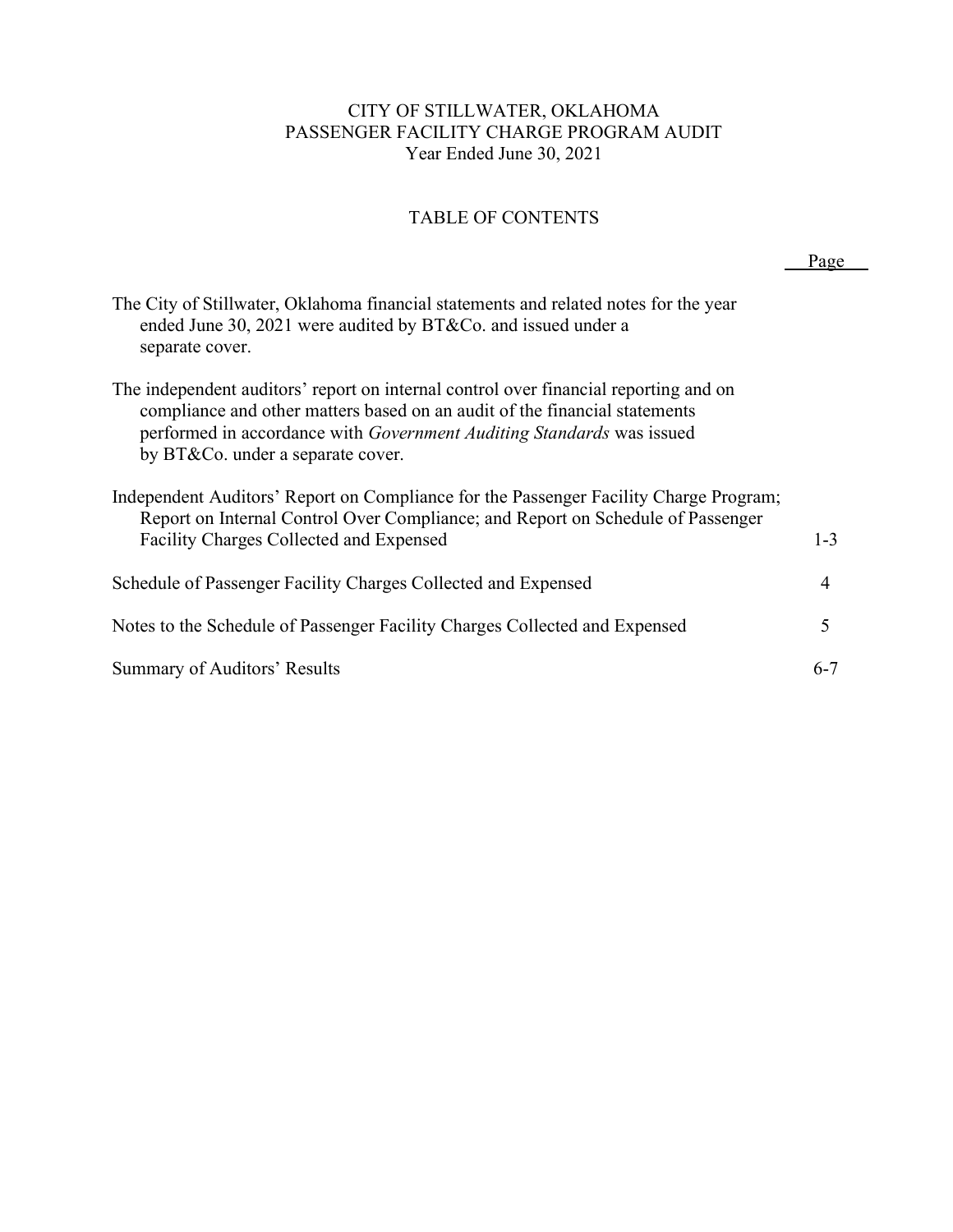

# INDEPENDENT AUDITORS' REPORT ON COMPLIANCE FOR THE PASSENGER FACILITY CHARGE PROGRAM; REPORT ON INTERNAL CONTROL OVER COMPLIANCE; AND REPORT ON SCHEDULE OF PASSENGER FACILITY CHARGES COLLECTED AND EXPENSED

Honorable Mayor, Members of the City Council City of Stillwater, Oklahoma:

## Report on Compliance for the Passenger Facility Charge Program

We have audited the City of Stillwater, Oklahoma's (the City's) compliance with the types of compliance requirements described in the Passenger Facility Charge Audit Guide for Public Agencies (the Guide) issued by the Federal Aviation Administration that could have a direct and material effect on the City's passenger facility charge program for the year ended June 30, 2021.

#### Management's Responsibility

Management is responsible for compliance with federal statutes, regulations, and the terms and conditions applicable to its passenger facility charge program.

#### Auditors' Responsibility

Our responsibility is to express an opinion on compliance for the City's passenger facility charge program based on our audit of the types of compliance requirements referred to above. We conducted our audit of compliance in accordance with auditing standards generally accepted in the United States of America; the standards applicable to financial audits contained in Government Auditing Standards, issued by the Comptroller General of the United States; and the Guide. Those standards and the Guide require that we plan and perform the audit to obtain reasonable assurance about whether noncompliance with the types of compliance requirements referred to above that could have a direct and material effect on the passenger facility charge program occurred. An audit includes examining, on a test basis, evidence about the City's compliance with those requirements and performing such other procedures as we considered necessary in the circumstances.

We believe that our audit provides a reasonable basis for our opinion on compliance for the passenger facility charge program. However, our audit does not provide a legal determination of the City's compliance.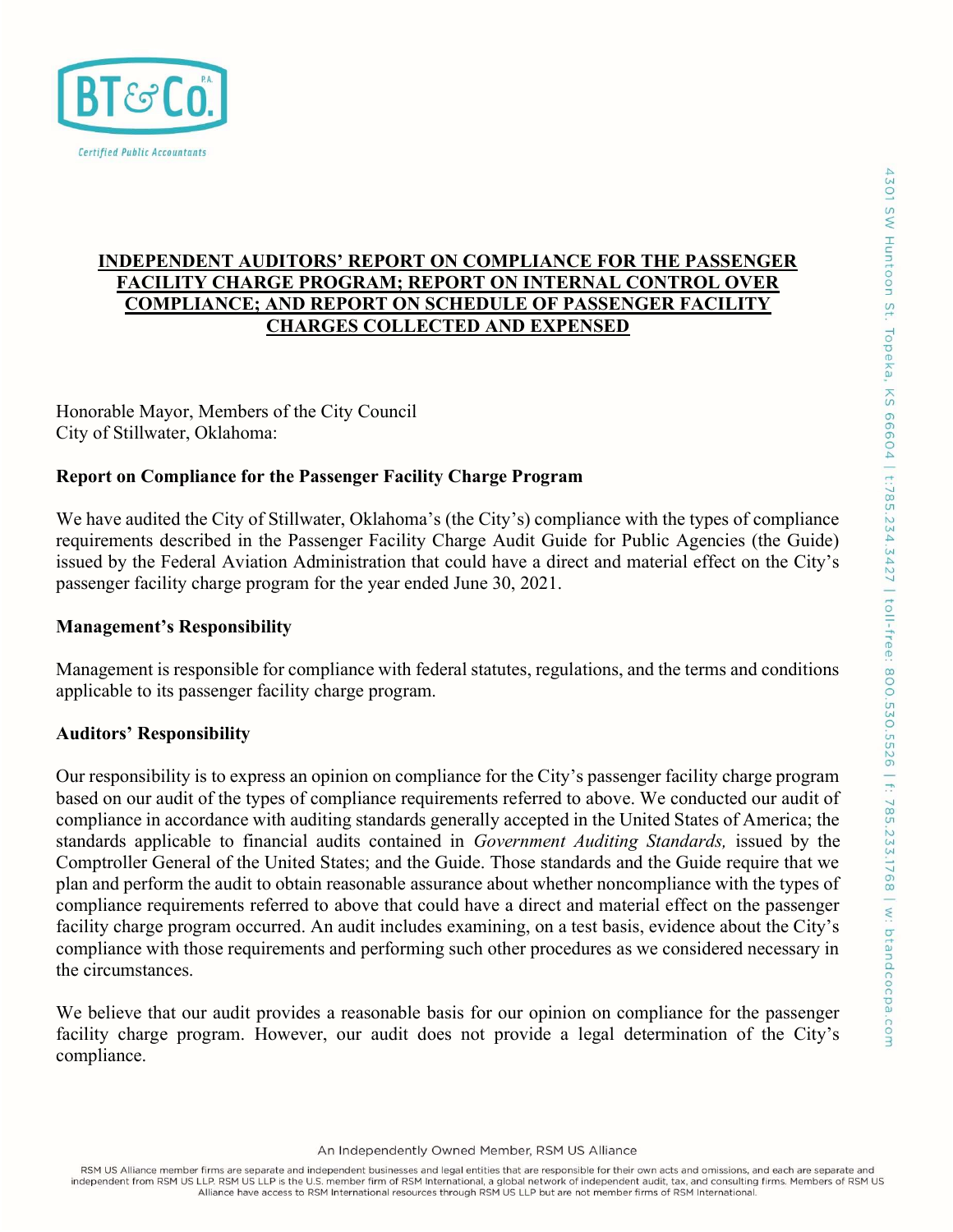# Opinion on the Passenger Facility Charge Program

In our opinion, the City complied, in all material respects, with the types of compliance requirements referred to above that could have a direct and material effect on its passenger facility charge program for the year ended June 30, 2021.

## Report on Internal Control Over Compliance

Management of the City is responsible for establishing and maintaining effective internal control over compliance with the types of compliance requirements referred to above. In planning and performing our audit of compliance, we considered the City's internal control over compliance with the types of requirements that could have a direct and material effect on the passenger facility charge program as a basis for designing audit procedures that are appropriate in the circumstances for the purpose of expressing our opinion on compliance for the passenger facility charge program and to test and report on internal control over compliance in accordance with the Guide, but not for the purpose of expressing an opinion on the effectiveness of internal control over compliance. Accordingly, we do not express an opinion on the effectiveness of the City's internal control over compliance.

A deficiency in internal control over compliance exists when the design or operation of a control over compliance does not allow management or employees, in the normal course of performing their assigned functions, to prevent, or detect and correct, noncompliance with a type of compliance requirement of the passenger facility charge program on a timely basis. A material weakness in internal control over compliance is a deficiency, or combination of deficiencies, in internal control over compliance, such that there is a reasonable possibility that material noncompliance with a type of compliance requirement of the passenger facility charge program will not be prevented, or detected and corrected, on a timely basis. A significant deficiency in internal control over compliance is a deficiency, or a combination of deficiencies, in internal control over compliance with a type of compliance requirement of the passenger facility charge program that is less severe than a material weakness in internal control over compliance, yet important enough to merit attention by those charged with governance.

Our consideration of internal control over compliance was for the limited purpose described in the first paragraph of this section and was not designed to identify all deficiencies in internal control over compliance that might be material weaknesses or significant deficiencies. We did not identify any deficiencies in internal control over compliance that we consider to material weaknesses. However, material weaknesses may exist that have not been identified.

The purpose of this report on internal control over compliance is solely to describe the scope of our testing of internal control over compliance and the results of that testing based on the requirements of the Guide. Accordingly, this report is not suitable for any other purpose.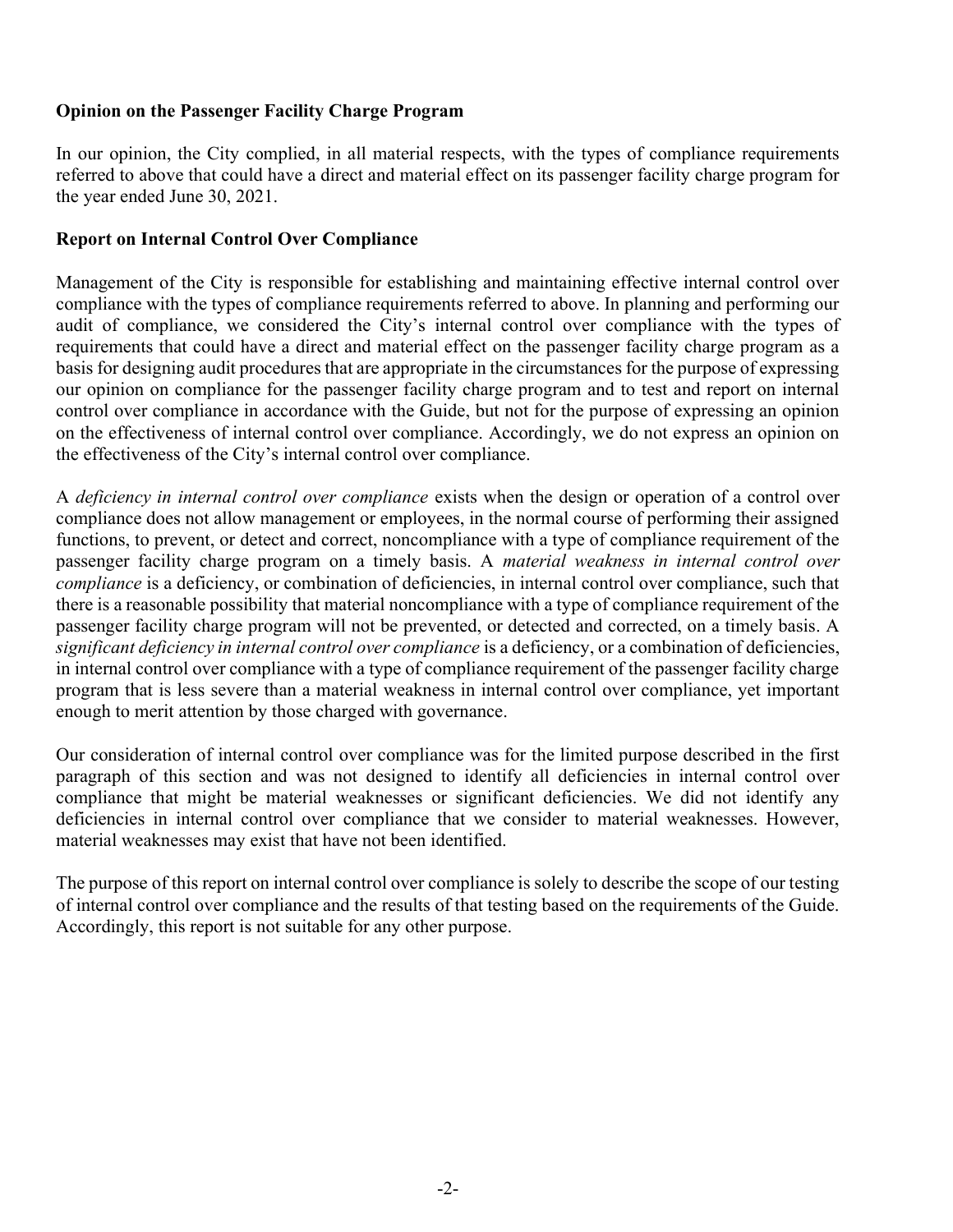#### Report on Schedule of Passenger Facility Charges Collected and Expensed

We have audited the financial statements of the governmental activities, the business-type activities, the discretely presented component unit, each major fund, and the aggregate remaining fund information of the City as of and for the year ended June 30, 2021, and the related notes to the financial statements, which collectively comprise the City's basic financial statements. We issued our report thereon dated December 10, 2021, which contained unmodified opinions on those financial statements. Our audit was conducted for the purpose of forming opinions on the basic financial statements as a whole. The accompanying schedule of passenger facility charges collected and expensed is presented for purposes of additional analysis as specified in the Guide and is not a required part of the basic financial statements. Such information is the responsibility of management and was derived from and relates directly to the underlying accounting and other records used to prepare the basic financial statements. The information has been subjected to the auditing procedures applied in the audit of the financial statements and certain additional procedures, including comparing and reconciling such information directly to the underlying accounting and other records used to prepare the basic financial statements or to the basic financial statements themselves, and other additional procedures in accordance with auditing standards generally accepted in the United States of America. In our opinion, the schedule of passenger facility charges collected and expensed is fairly stated in all material respects in relation to the basic financial statements as a whole.

 $BT + Co., P.A.$ 

December 10, 2021 Topeka, Kansas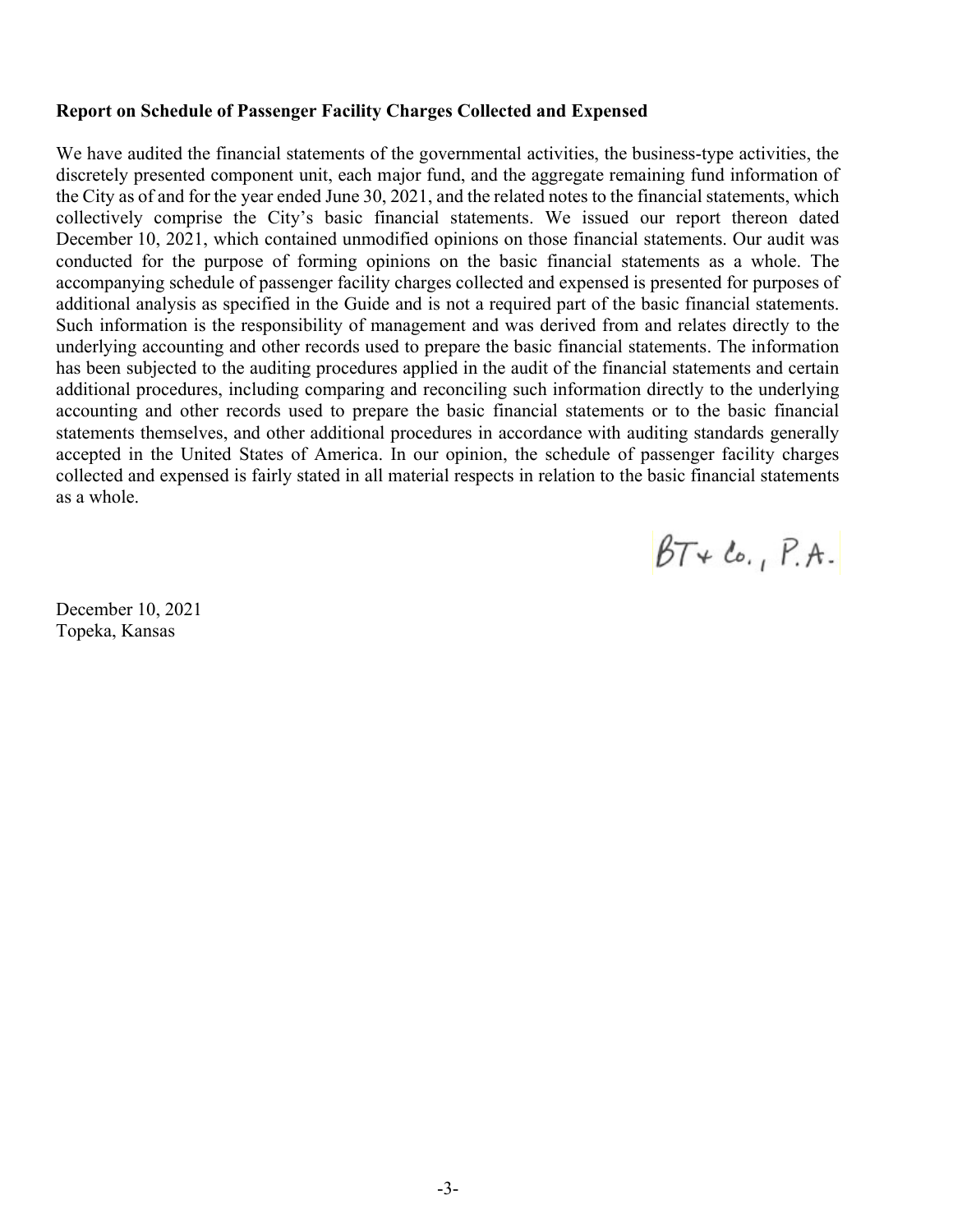# CITY OF STILLWATER, OKLAHOMA STILLWATER REGIONAL AIRPORT SCHEDULE OF PASSENGER FACILITY CHARGES COLLECTED AND EXPENSED For the Year Ended June 30, 2021

|                                                        | Cumulative    |                    |                          |      |                          |    |              |      |          |      |               |    | Cumulative    |
|--------------------------------------------------------|---------------|--------------------|--------------------------|------|--------------------------|----|--------------|------|----------|------|---------------|----|---------------|
|                                                        | Program       |                    |                          |      | For the Quarter Ended    |    |              |      |          |      | For the       |    | Program       |
|                                                        | Total         |                    | September 30,            |      | December 31,             |    | March 31,    |      | June 30, |      | Year Ended    |    | Total         |
|                                                        | June 30, 2020 |                    | 2020                     |      | 2020                     |    | 2021         |      | 2021     |      | June 30, 2021 |    | June 30, 2021 |
| Revenues:                                              |               |                    |                          |      |                          |    |              |      |          |      |               |    |               |
| Passenger facility charges                             | Ъ.            | - \$<br>$\sim 100$ | $\Delta \sim 100$        | - \$ | 13,785                   | -8 | 16,745       | - \$ | 22,404   | -S   | 52,934        | -S | 52,934        |
| Interest                                               |               |                    |                          |      | 12                       |    | 14           |      | 15       |      | 41            |    | 41            |
| Total revenues                                         |               |                    |                          |      | 13,797                   |    | 16,759       |      | 22,419   |      | 52,975        |    | 52,975        |
| Expenses:                                              |               |                    |                          |      |                          |    |              |      |          |      |               |    |               |
| Application $\# 2020-01-C-00-SWO$ :                    |               |                    |                          |      |                          |    |              |      |          |      |               |    |               |
| 001 - Reconstruct north portion of apron               |               |                    |                          |      |                          |    |              |      |          |      |               |    |               |
| (design and construction)                              |               |                    |                          |      |                          |    |              |      |          |      |               |    |               |
| 002 - Acquire aircraft rescue and firefighting vehicle |               |                    | $\overline{\phantom{0}}$ |      | $\overline{\phantom{a}}$ |    |              |      |          |      |               |    |               |
| 003 - PFC application preparation expenses             |               |                    |                          |      | $\overline{\phantom{a}}$ |    | 18,537       |      |          |      | 18,537        |    | 18,537        |
| Total expenses                                         |               |                    |                          |      | $\overline{\phantom{a}}$ |    | 18,537       |      |          |      | 18,537        |    | 18,537        |
| Net passenger facility charges revenue                 |               |                    | $\blacksquare$           | - \$ | 13,797                   |    | $(1,778)$ \$ |      | 22,419   | - 75 | 34,438        |    | 34,438        |
|                                                        |               |                    |                          |      |                          |    |              |      |          |      |               |    |               |

See accompanying independent auditors' report and notes to schedule of passenger facility charges collected and expensed.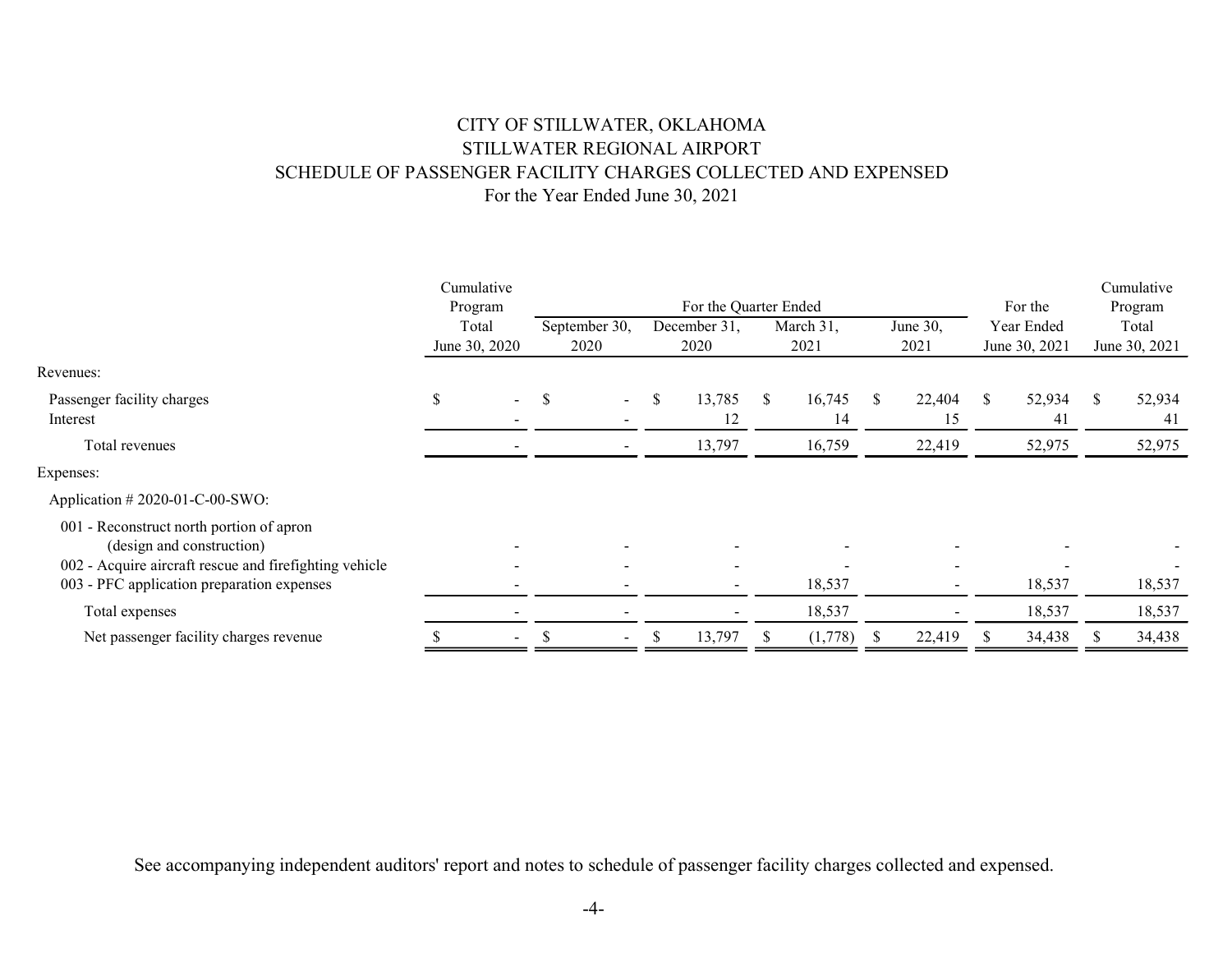## CITY OF STILLWATER, OKLAHOMA NOTES TO SCHEDULE OF PASSENGER FACILITY CHARGES COLLECTED AND EXPENSED June 30, 2021

#### 1 - General

 The Aviation Safety and Capacity Expansion Act of 1990 (Public Law 101-508, Title II, Subtitle B) authorized the local imposition of passenger facility charges (PFC) and use of PFC revenues on Federal Aviation Administration (FAA) approved projects.

 On August 14, 2020, the FAA approved a \$ 4.50 PFC collection at Stillwater Regional Airport (SWO) beginning on October 1, 2020 and concluding on August 1, 2026 (PFC Application Number: 2020-01-C-00-SWO). The total approved amount of PFC revenue that SWO can collect is \$ 751,098.

#### 2 - Basis of Accounting

 The accompanying schedule of passenger facility charges collected and expensed presents the revenues received from PFC and expenses on approved projects on the accrual basis of accounting.

Revenue received and expenditures made on approved projects in the accompanying schedule agree to the PFC quarterly status reports submitted by SWO to the FAA.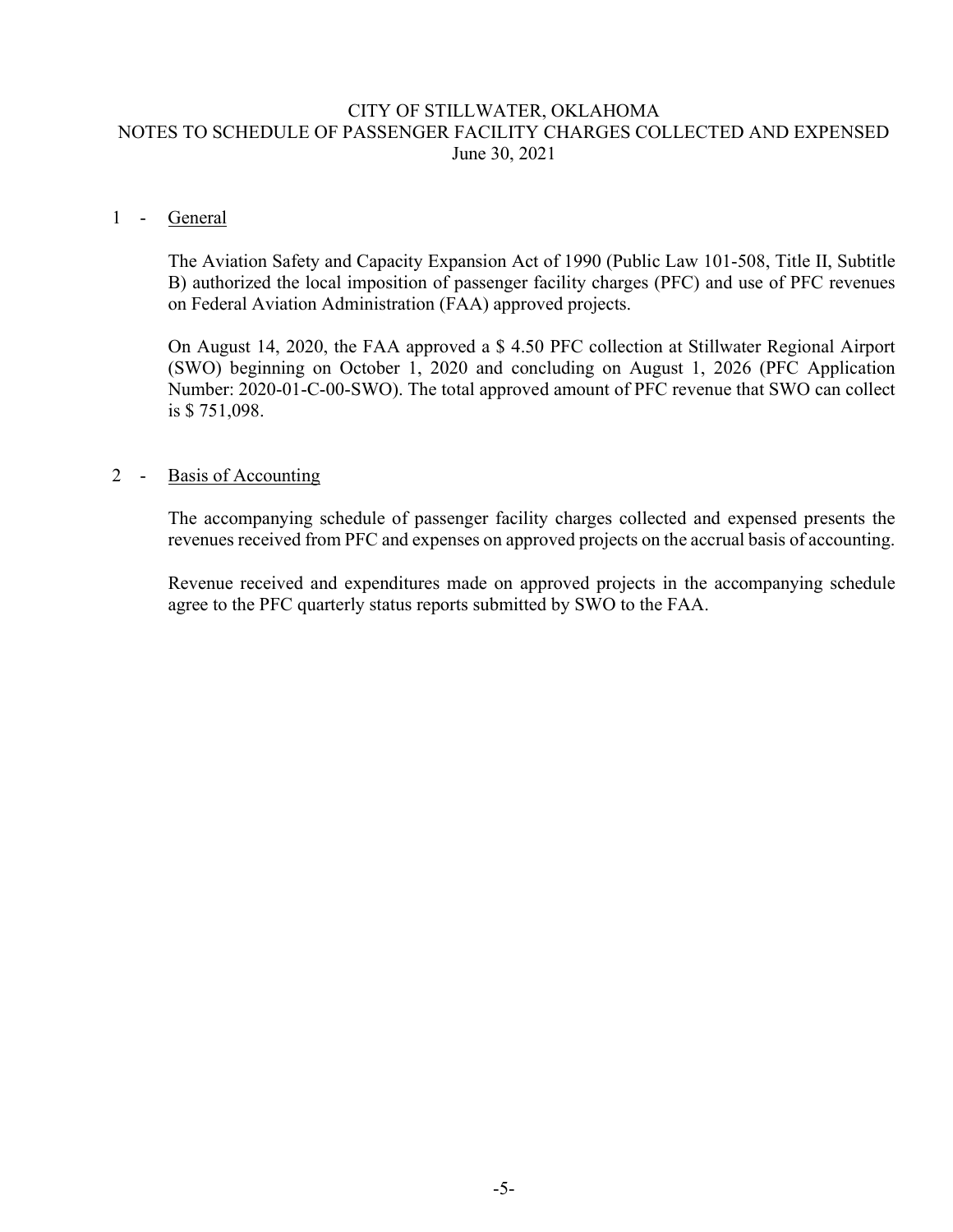# CITY OF STILLWATER, OKLAHOMA SUMMARY OF AUDITORS' RESULTS JUNE 30, 2021

# Summary of Auditors' Results

| 1.  | Type of report issued on schedule of passenger facility<br>charges (PFC) collected and expensed.                                                                     | Unmodified |
|-----|----------------------------------------------------------------------------------------------------------------------------------------------------------------------|------------|
| 2.  | Type of report on PFC compliance.                                                                                                                                    | Unmodified |
| 3.  | Quarterly revenues and expenditures reconcile with<br>submitted quarterly reports, and reported unliquidated<br>revenue matches actual amounts.                      | Yes        |
| 4.  | The public agency maintains a separate financial accounting<br>record for each application.                                                                          | Yes        |
| 5.  | Funds disbursed were for PFC-eligible items as identified in<br>the FAA decision to pay only for the allowable costs of the<br>project.                              | Yes        |
| 6.  | Monthly carrier receipts were reconciled with quarterly<br>carrier reports.                                                                                          | Yes        |
| 7.  | PFC cash balances were maintained in a separate interest-<br>bearing capital account or commingled only with other<br>interest-bearing airport capital funds.        | Yes        |
| 8.  | Serving carriers were notified of PFC program<br>actions/changes approved by the FAA.                                                                                | Yes        |
| 9.  | Quarterly reports were transmitted (or available via website)<br>to remitting carriers.                                                                              | Yes        |
| 10. | Regarding Assurances 5, 6, and 7, the audit identified that<br>portions of PFC-funded facilities were being leased to air<br>carriers under preferential use leases. | N/A        |
| 11. | The public agency is in compliance with Assurance 8.                                                                                                                 | Yes        |